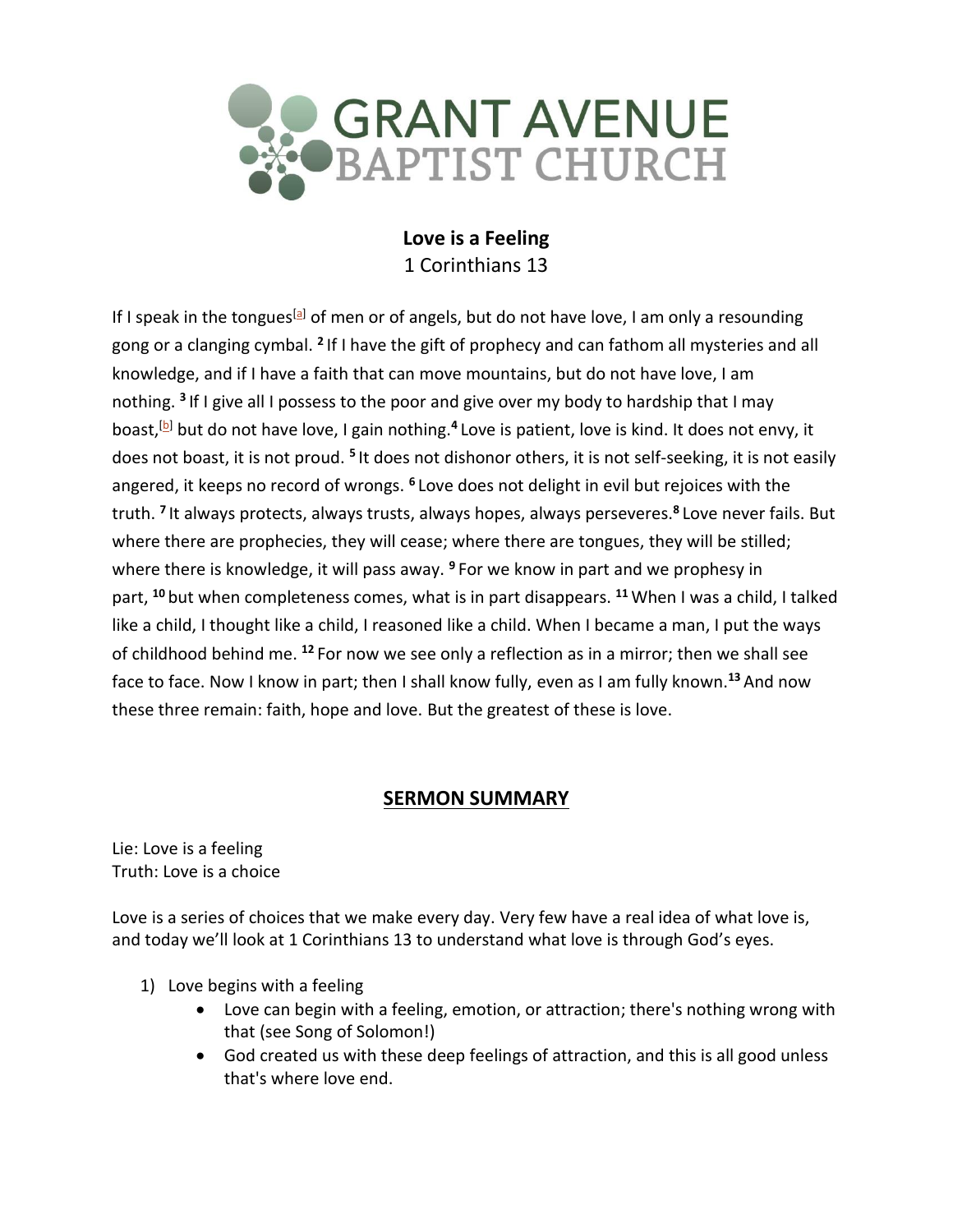- 2) Love requires action.
	- See 1 John 3:18. Love is a verb and requires intentional action.
	- See John 3:16. God showed His love for us by [action] sacrificing His son
	- To know if you're in love, then 1 Corinthians 13:4-8 must be acted upon
- 3) Love demands a choice.
	- We have to choose to choose. Choose to love someone and put aside your wants.
	- Sometimes love ebbs flows, some days you may not feel like you're in love yet you must still choose to love.
	- Sometimes it also means to choose to love our enemies (see Matthew 5:44-45).
	- And we must love God and serve him; these two go hand in hand.
- 4) Love is a joyful sacrifice.
	- a. We choose to love for the benefit of someone else.
	- b. When you love someone, there is a joy in sacrificing for them. The "have to do" mindset doesn't equate to love.
	- c. See Hebrews 12:1-2. There was joy in the sacrifice, because there's a joy on the other side.
- 5) Love means endurance.
	- a. Jesus endured the cross for us, as the ultimate act of love.
	- b. To love, means going the distance.
	- c. There is sacrificial endurance in love

# **DISCUSSION**

### **Reminders for small group leaders:**

• We want everyone to interact with God's Word. Please have Bibles available for students who don't have one. We have a limited amount of Bibles available at church, so remind your people to bring theirs if they have one. Be sure to open up your Bibles together during small group!

• Set aside a time to pray for each other during every POD. Try not to rush through this time as it's good to have people pray for each other.

• Regularly recap how your POD is doing with your co-leaders. Are you meeting your goals? How can you help your people grow in relationship with God and with each other? Is there anyone in your POD who needs encouragement, prayer, or a meeting with one of you this week?

• The teaching happened on Sunday at church. The purpose of small groups is to ask two questions: 1) What is God saying to me in His Word?, 2) What is He asking me to do in response?

• Your role is to help everyone answer these two questions so that God can do His work of transforming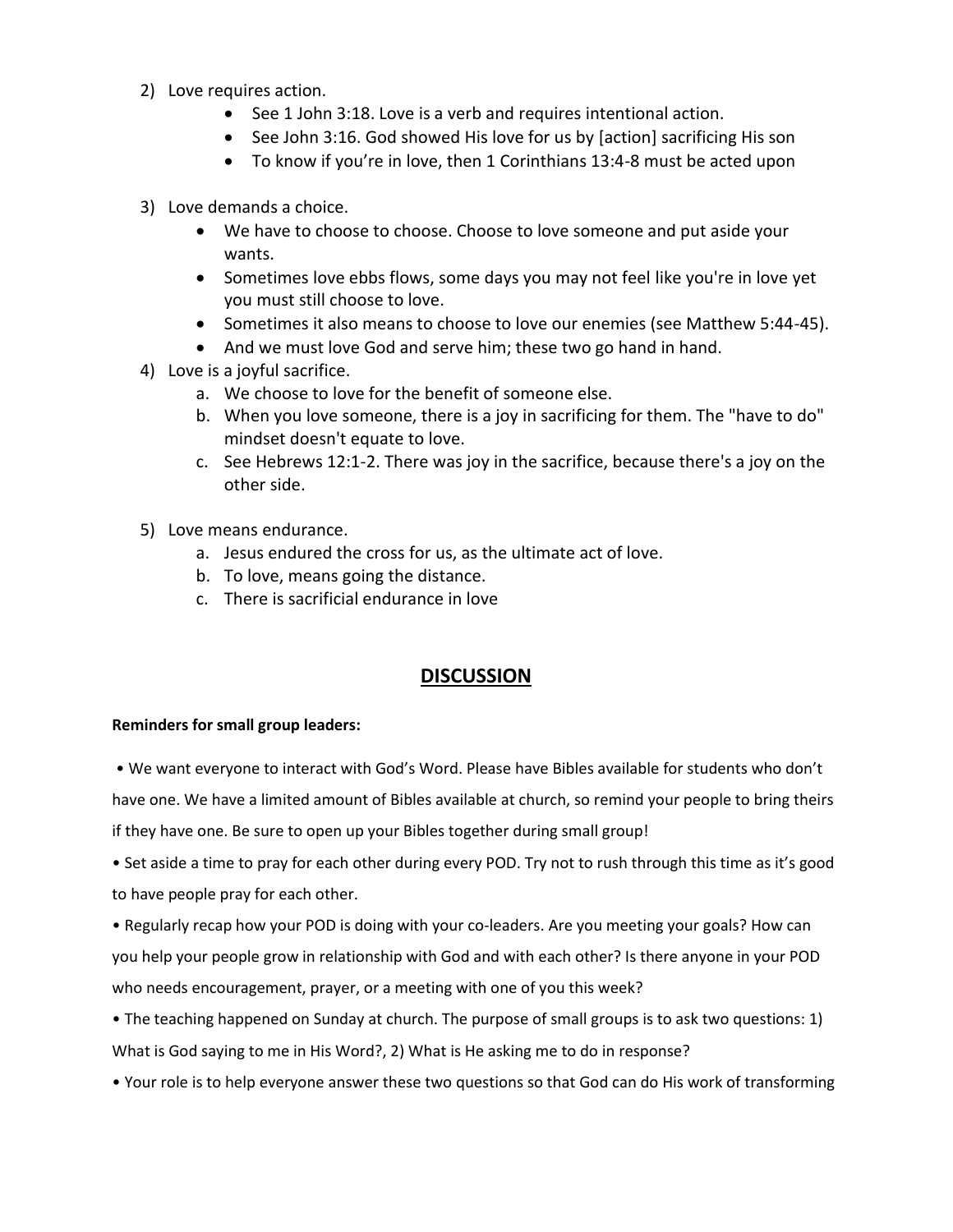RECAP with your co-leader/REFLECT by yourself

- What stood out to you/encouraged you/challenged you, etc from the message?
- What is the learning point and/or action point you want the people in your small group to leave with?

\_\_\_\_\_\_\_\_\_\_\_\_\_\_\_\_\_\_\_\_\_\_\_\_\_\_\_\_\_\_\_\_\_\_\_\_\_\_\_\_\_\_\_\_\_\_\_\_\_\_\_\_\_\_\_\_\_\_\_\_\_\_\_\_\_\_\_\_\_\_\_\_\_\_\_\_\_\_\_\_\_\_\_\_\_

• How would you summarize the sermon in one or two sentences?

## **QUESTIONS**

#### **Choose (if any) questions that would be good for your group to discuss or make up your own!**

#### **Getting to know you:**

- Who is someone in your life, that you love and how do you show them love?
- What is the difference between caring about someone and loving them?
- What things did you agree with or disagree with in the sermon?

### **Into the Bible:**

- What do you think of 1 Corinthians 13:1-2? Do you agree or disagree with it?
	- Why is it important to have love even when doing good?
- Read 1 Corinthians 13:4-8. Which of these descriptions of love is hardest for you to demonstrate? Which is easiest?
- Read Matthew 5:44-45. Is there someone in your life that is hard to love? How can you choose to love them despite that?
- In what ways have others sacrificed for you? How have you sacrificed for others?
- How have you seen God's love demonstrated in your life?
- Read 1 John 3:18. How do you demonstrate your love towards your family? Your friends? Your small group? Your partner?
- How can you demonstrate your love towards God this week?
- Choose one aspect of love from 1 Corinthian to work on this week. How will you practically apply it? (you can choose to share with the group or think about it to yourself)
- Choose one person this week to demonstrate love towards. (you can choose to share with the group or think about it to yourself)